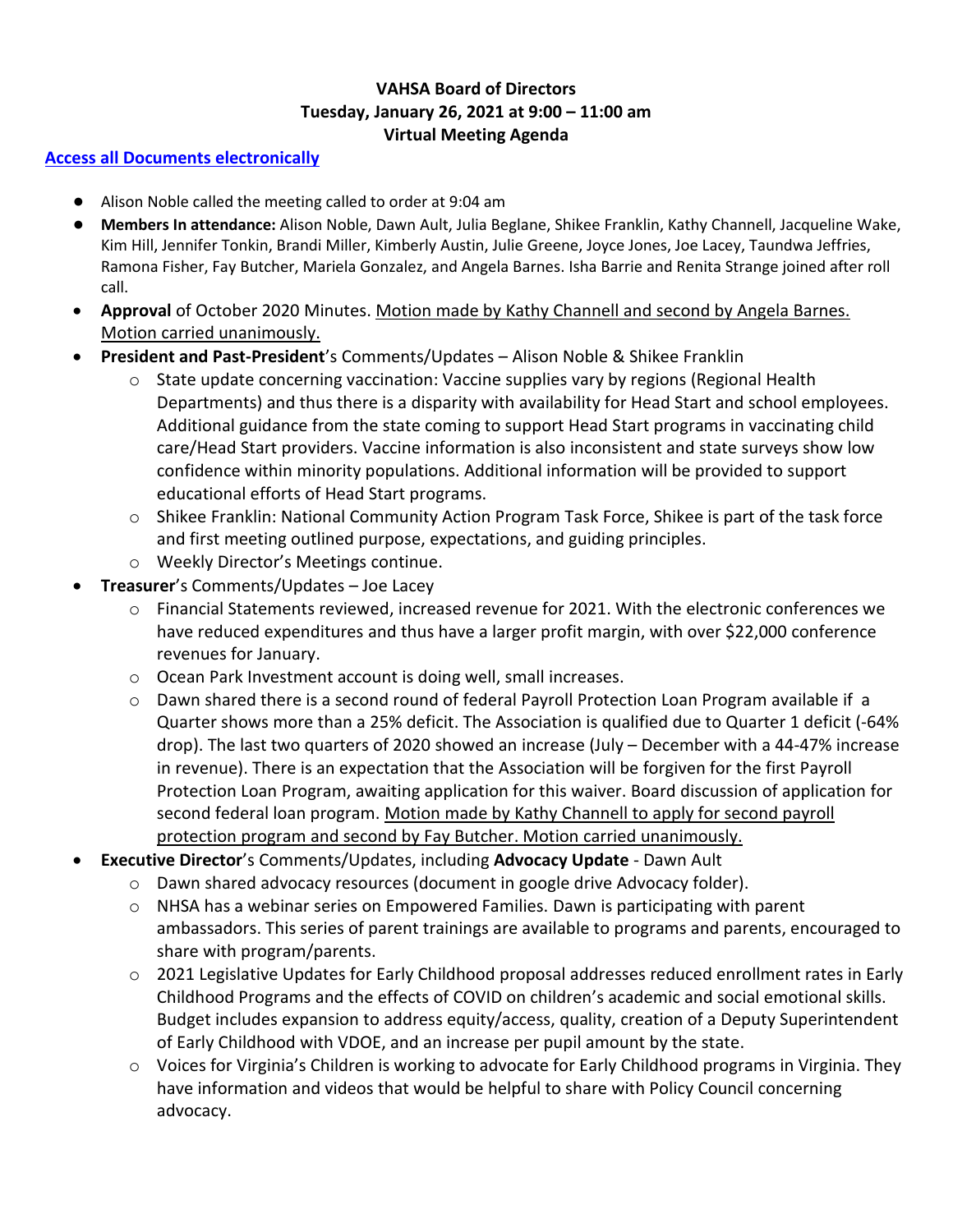- o Early Childhood Relief Efforts and CARES funding information shared by VDOE. VODE is discussing concerns related to childcare programs, currently 84% of childcare centers are open as of January 2021. State is looking to tax marijuana if it is legalized to support Early Childhood Education.
- $\circ$  NHSA working on transition with new president and advocacy. Current administration is advocating for universal preschool programing through federal to state funding. Discussion on need for comprehensive services.
- o Additional Head Start COVID funding (\$250 million about \$300 per child). NHSA shared document discussing how programs can utilize additional funds.
- $\circ$  Dawn shared possibility of minimum wage increase with the state/federal level and the possible impact on Head Start budgets and family eligibility. Current minimum wage is \$7.25 and will raise in May to \$9 per hour in Virginia.
- **Finance Committee/Governance Committee** Dawn Ault
	- $\circ$  Proposing changing dates for Corporate Partnerships to July -June to align with the fiscal year. Motion made by Julie Green to change the dates for Corporate Partnerships to July – June. Second by Joyce Jones. Motion carried unanimously.
	- o Proposed revisions to Strategic Plan including edits virtual training/meetings and regional meeting changes (see google document Strategic Plan edits Jan 2021). Motion made by Ramona Fisher and second by Angela Barnes to accept revisions to the Strategic Plan. Motion carried unanimously.
	- $\circ$  Proposed revisions to Bylaws, including discussion of term limits, interim positions, vacancies, the process of reelection to the board, process of reimbursement, notifications of meetings, addition of virtual meetings, and updates in advocacy (see google documents VAHSA Bylaws).
	- $\circ$  In the google drive the following documents are available, edits emailed for a board vote:
		- Bylaws
		- Succession Planning: Responsibility & Procedures section added to Operations Manual
		- Operations Manual
	- $\circ$  Julie Green suggested review of VAHSA staff raises at the April meeting during the budget discussion.
- **Conference / Scholarship Committee** Julia Beglane
	- o November 2021 Fall Conference Hotel Madison being flexible about hotel fees.
	- o June 2021 Director's Council hotel reserved, hopeful to have in-person meeting.

Due to time constraints, the board asked Taundwa Jeffries, Julie Green, and Brandi Miller for a written summary report, information below:

- **HSSCO** Updates Taundwa Jeffries.
	- o Forward Virginia, Phase III continues in Virginia with new mitigation strategies including requiring face coverings for persons age 5 and older and limiting indoor gatherings to 10 people.
	- o COVID Vaccine: K-12 and Child Care Providers have been prioritized in groups 1B and 1C to receive the vaccine.
	- $\circ$  Weekly EHS/HS Directors meetings continue to provide resources and information to programs
	- o Transition continues to unify the Office of Early Childhood at VDOE. The Memorandum of Understanding is in the approval process.
	- o VDOE and VDSS continue to work on the Child Care Development Block grant's state plan for 2022- 24.
	- $\circ$  Early Childhood Advisory Council (ECAC) members are being voted on by the Board of Education.
	- o Head Start Needs Assessment completed with 72% grantee participation.
	- o Full report available in Google Drive Documents